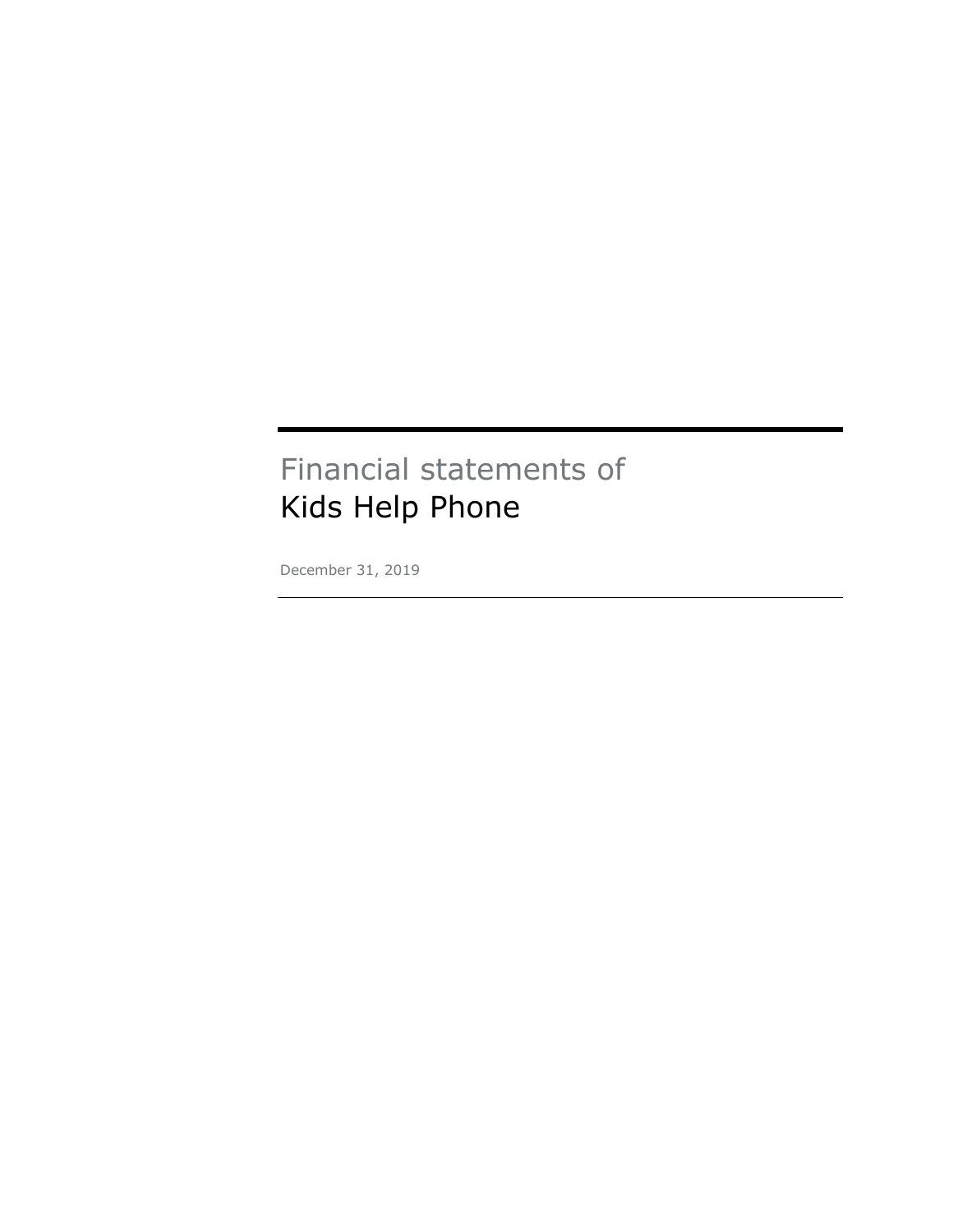| Independent Auditor's Report          | $1 - 2$        |
|---------------------------------------|----------------|
| Statement of financial position       | 3              |
| Statement of revenue and expenses     | $\overline{4}$ |
| Statement of changes in fund balances | 5.             |
| Statement of cash flows               | 6              |
| Notes to the financial statements     | $7 - 15$       |
| Schedule A - Schedule of expenses     | 16             |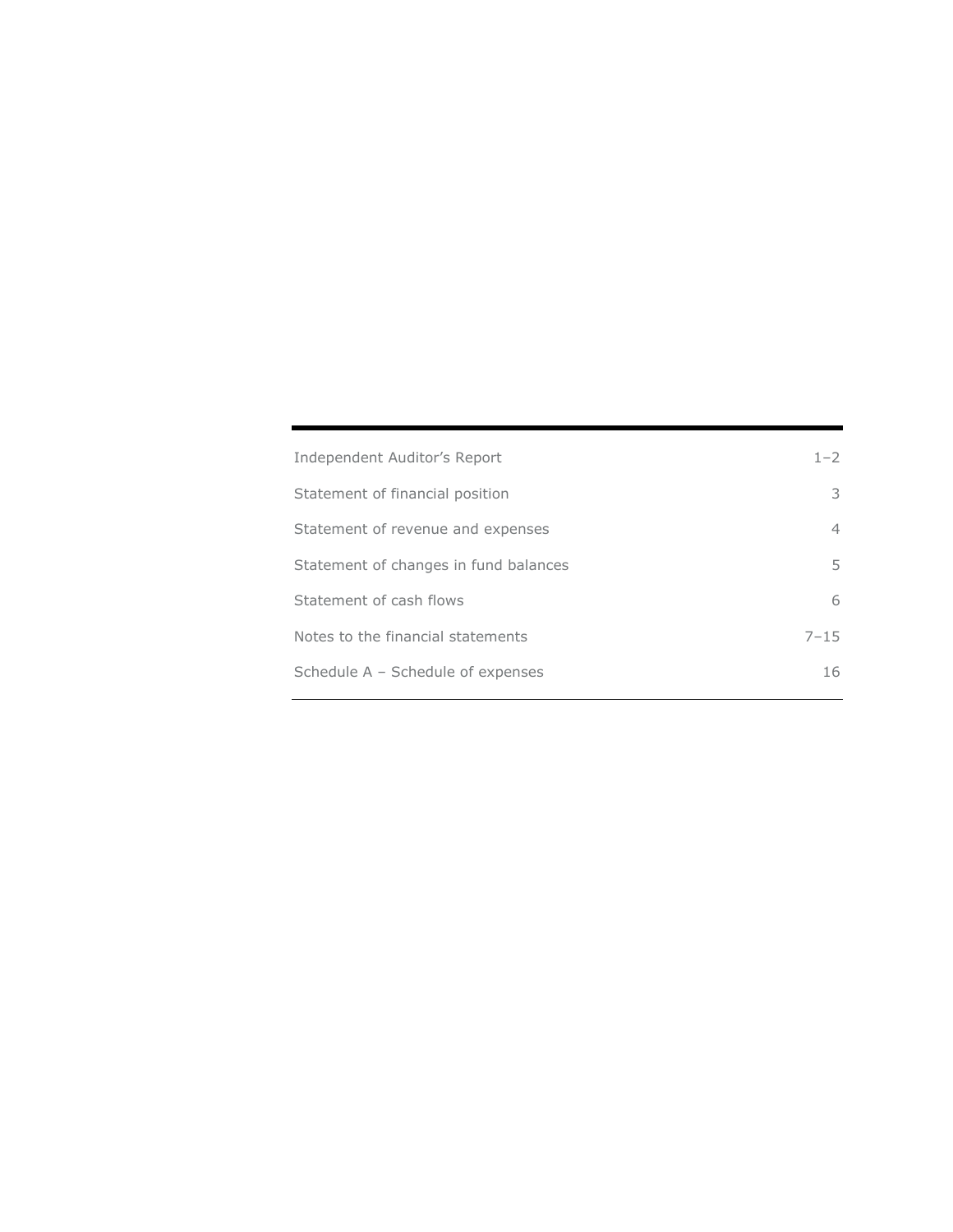# Deloitte.

Deloitte LLP 400 Applewood Crescent Suite 500 Vaughan ON L4K 0C3 Canada

Tel: 416-601-6150 Fax: 416-601-6151 www.deloitte.ca

# **Independent Auditor's Report**

To the Members of Kids Help Phone

# **Qualified Opinion**

We have audited the financial statements of Kids Help Phone (the "Organization"), which comprise the statement of financial position as at December 31, 2019, and the statements of revenue and expenses, changes in fund balances and cash flows for the year then ended, and notes to the financial statements, including a summary of significant accounting policies (collectively referred to as the "financial statements").

In our opinion, except for the possible effects of the matter described in the *Basis for Qualified Opinion* section of our report, the accompanying financial statements present fairly, in all material respects, the financial position of the Organization as at December 31, 2019, and the results of its operations and its cash flows for the year then ended in accordance with Canadian accounting standards for not-for-profit organizations.

# **Basis for Qualified Opinion**

In common with many not-for-profit organizations, the Organization derives revenue from cash received relating to events, the completeness of which is not susceptible to satisfactory audit verification. Accordingly, our verification of these revenues was limited to the amounts recorded in the records of the Organization and we were not able to determine whether any adjustments might be necessary to recorded revenue, the excess of revenue over expenses, and cash flows from operations for the years ended December 31, 2019 and 2018, current assets as at December 31, 2019 and 2018, and the fund balances as at January 1 and December 31 for both the 2019 and 2018 years. Our audit opinion on the financial statements for the year ended December 31, 2018 was modified accordingly because of the possible effects of this scope limitation.

We conducted our audit in accordance with Canadian generally accepted auditing standards ("Canadian GAAS"). Our responsibilities under those standards are further described in the *Auditor's Responsibilities for the Audit of the Financial Statements* section of our report. We are independent of the Organization in accordance with the ethical requirements that are relevant to our audit of the financial statements in Canada, and we have fulfilled our other ethical responsibilities in accordance with these requirements. We believe that the audit evidence we have obtained is sufficient and appropriate to provide a basis for our qualified audit opinion.

# **Responsibilities of Management and those Charged with Governance for the Financial Statements**

Management is responsible for the preparation and fair presentation of the financial statements in accordance with Canadian accounting standards for not-for-profit organizations, and for such internal control as management determines is necessary to enable the preparation of financial statements that are free from material misstatement, whether due to fraud or error.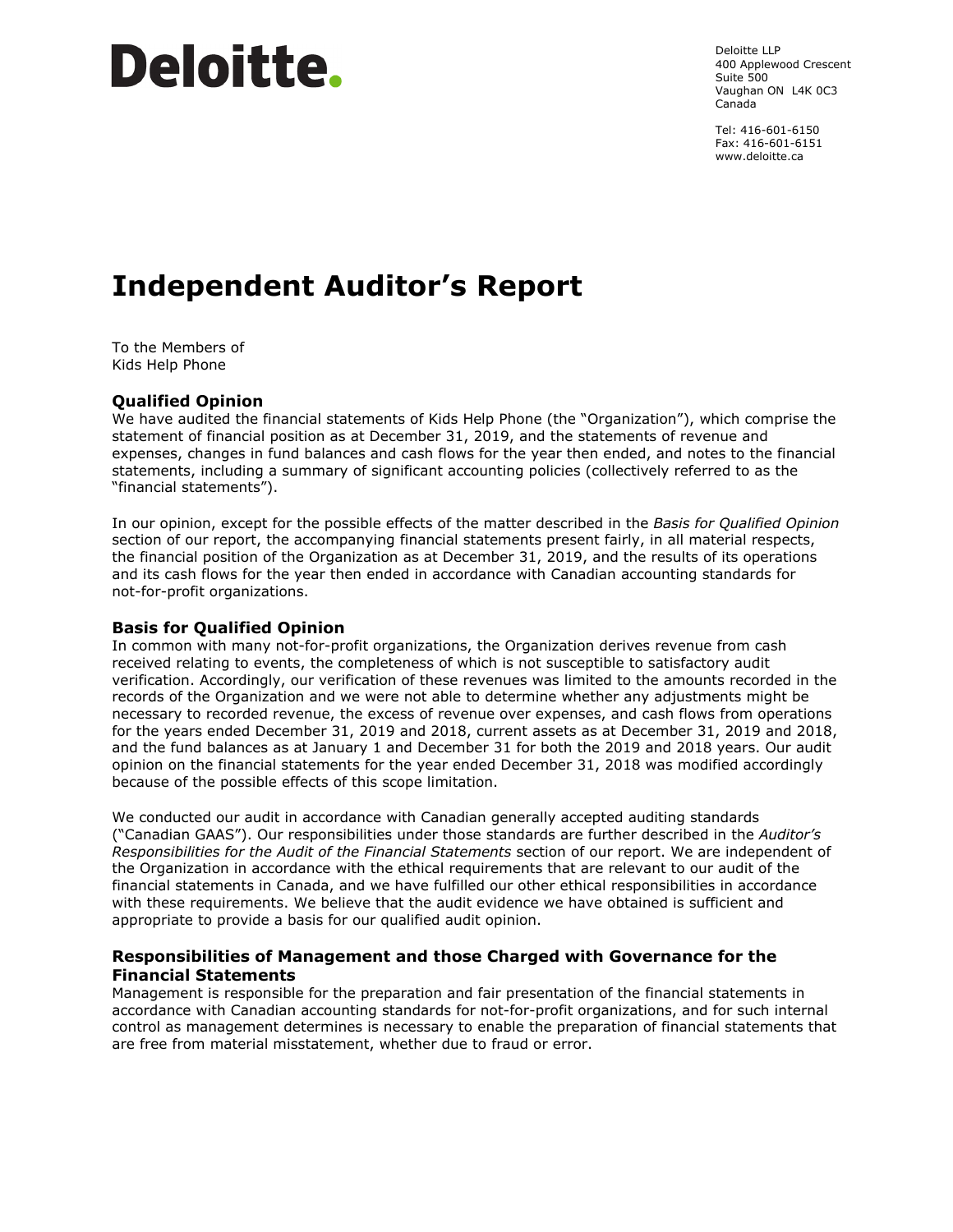In preparing the financial statements, management is responsible for assessing the Organization's ability to continue as a going concern, disclosing, as applicable, matters related to going concern and using the going concern basis of accounting unless management either intends to liquidate the Organization or to cease operations, or has no realistic alternative but to do so.

Those charged with governance are responsible for overseeing the Organization's financial reporting process.

#### **Auditor's Responsibilities for the Audit of the Financial Statements**

Our objectives are to obtain reasonable assurance about whether the financial statements as a whole are free from material misstatement, whether due to fraud or error, and to issue an auditor's report that includes our opinion. Reasonable assurance is a high level of assurance, but is not a guarantee that an audit conducted in accordance with Canadian GAAS will always detect a material misstatement when it exists. Misstatements can arise from fraud or error and are considered material if, individually or in the aggregate, they could reasonably be expected to influence the economic decisions of users taken on the basis of these financial statements.

As part of an audit in accordance with Canadian GAAS, we exercise professional judgment and maintain professional skepticism throughout the audit. We also:

- Identify and assess the risks of material misstatement of the financial statements, whether due to fraud or error, design and perform audit procedures responsive to those risks, and obtain audit evidence that is sufficient and appropriate to provide a basis for our opinion. The risk of not detecting a material misstatement resulting from fraud is higher than for one resulting from error, as fraud may involve collusion, forgery, intentional omissions, misrepresentations, or the override of internal control.
- Obtain an understanding of internal control relevant to the audit in order to design audit procedures that are appropriate in the circumstances, but not for the purpose of expressing an opinion on the effectiveness of the Organization's internal control.
- Evaluate the appropriateness of accounting policies used and the reasonableness of accounting estimates and related disclosures made by management.
- Conclude on the appropriateness of management's use of the going concern basis of accounting and, based on the audit evidence obtained, whether a material uncertainty exists related to events or conditions that may cast significant doubt on the Organization's ability to continue as a going concern. If we conclude that a material uncertainty exists, we are required to draw attention in our auditor's report to the related disclosures in the financial statements or, if such disclosures are inadequate, to modify our opinion. Our conclusions are based on the audit evidence obtained up to the date of our auditor's report. However, future events or conditions may cause the Organization to cease to continue as a going concern.
- Evaluate the overall presentation, structure and content of the financial statements, including the disclosures, and whether the financial statements represent the underlying transactions and events in a manner that achieves fair presentation.

We communicate with those charged with governance regarding, among other matters, the planned scope and timing of the audit and significant audit findings, including any significant deficiencies in internal control that we identify during our audit.

eloitte LLP

Chartered Professional Accountants Licensed Public Accountants May 7, 2020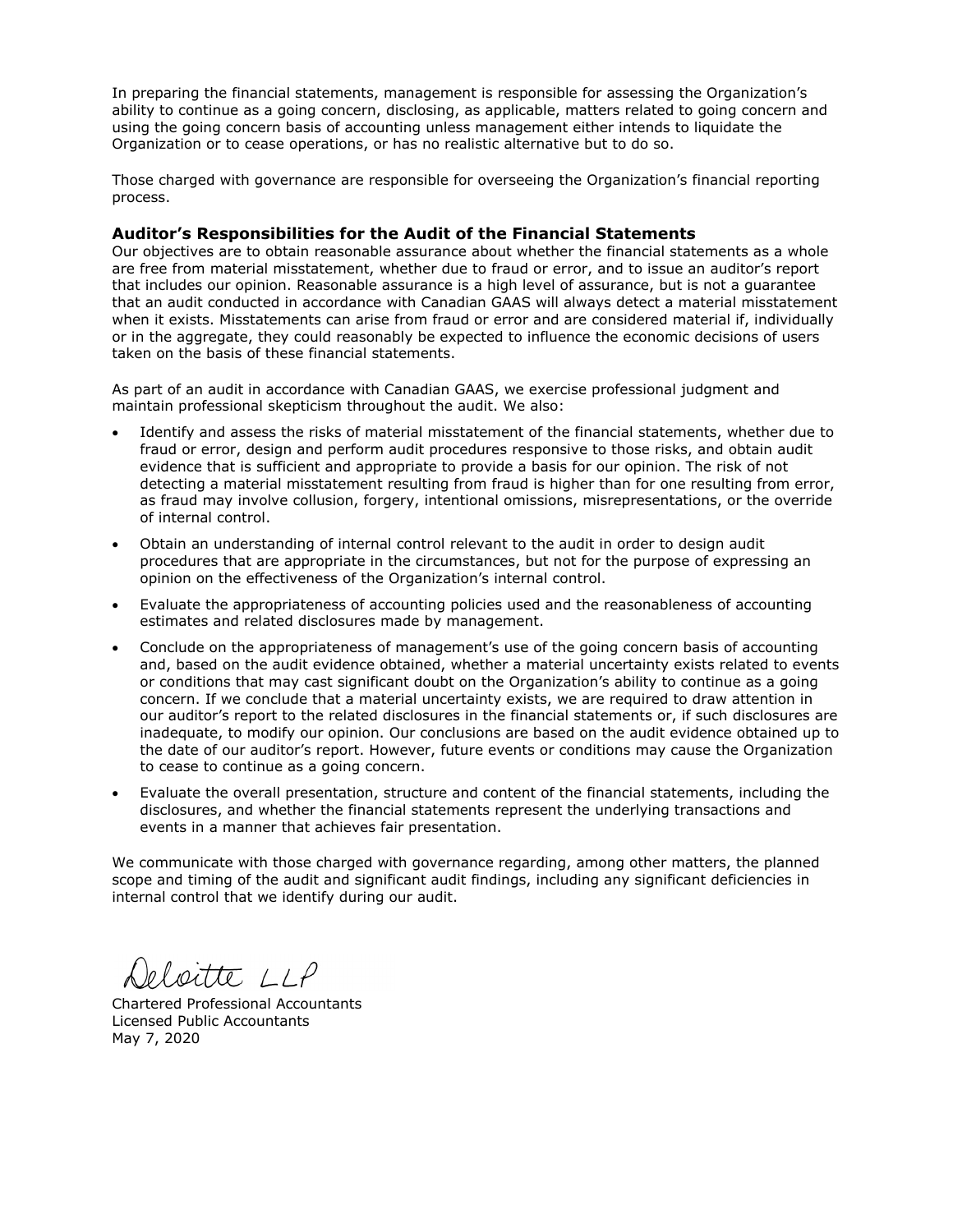# **Kids Help Phone**

**Statement of financial position** As at December 31, 2019

|                                          | <b>Notes</b>   | 2019<br>\$ | 2018<br>\$ |
|------------------------------------------|----------------|------------|------------|
|                                          |                |            |            |
| Assets                                   |                |            |            |
| Current assets                           |                |            |            |
| Cash                                     |                | 5,468,151  | 2,064,704  |
| Short-term investments                   | 4a             | 1,557,347  | 1,048,236  |
| Accounts receivable                      |                | 1,062,276  | 2,082,203  |
| Prepaid expenses and other               |                | 152,172    | 130,497    |
|                                          |                | 8,239,946  | 5,325,640  |
| <b>Restricted cash and investments</b>   |                |            |            |
| Kyra Field Memorial Fund                 | $4b$ and $11$  | 32,681     | 35,385     |
| Reserve Fund                             | 4 <sub>b</sub> | 3,430,846  | 3,600,000  |
|                                          |                | 3,463,527  | 3,635,385  |
|                                          |                |            |            |
| Capital assets                           | 5              | 330,903    | 402,359    |
|                                          |                | 12,034,376 | 9,363,384  |
|                                          |                |            |            |
| <b>Liabilities</b>                       |                |            |            |
| <b>Current liabilities</b>               |                |            |            |
| Accounts payable and accrued liabilities | 15             | 1,320,713  | 1,065,856  |
| Deferred revenue                         | 6              | 3,161,561  | 1,047,518  |
|                                          |                | 4,482,274  | 2,113,374  |
| Deferred capital contributions           | $\overline{7}$ | 2,512      | 6,760      |
|                                          |                | 4,484,786  | 2,120,134  |
|                                          |                |            |            |
| <b>Fund balances</b>                     | 3              |            |            |
| Operating Fund                           |                |            |            |
| General                                  |                | 3,788,518  | 3,212,266  |
| Invested in capital assets               |                | 328,391    | 395,599    |
| Reserve Fund                             |                | 3,400,000  | 3,600,000  |
| Externally restricted fund               |                | 32,681     | 35,385     |
|                                          |                | 7,549,590  | 7,243,250  |
|                                          |                | 12,034,376 | 9,363,384  |

The accompanying notes are an integral part of the financial statements.

\_\_\_\_\_\_\_\_\_\_\_\_\_\_\_\_\_\_\_\_\_\_\_\_\_\_\_\_\_\_\_\_\_\_\_\_\_\_\_\_\_, Chair of the Board

\_\_\_\_\_\_\_\_\_\_\_\_\_\_\_\_\_\_\_\_\_\_\_\_\_\_\_\_\_\_\_\_\_\_\_\_\_\_\_\_\_, Treasurer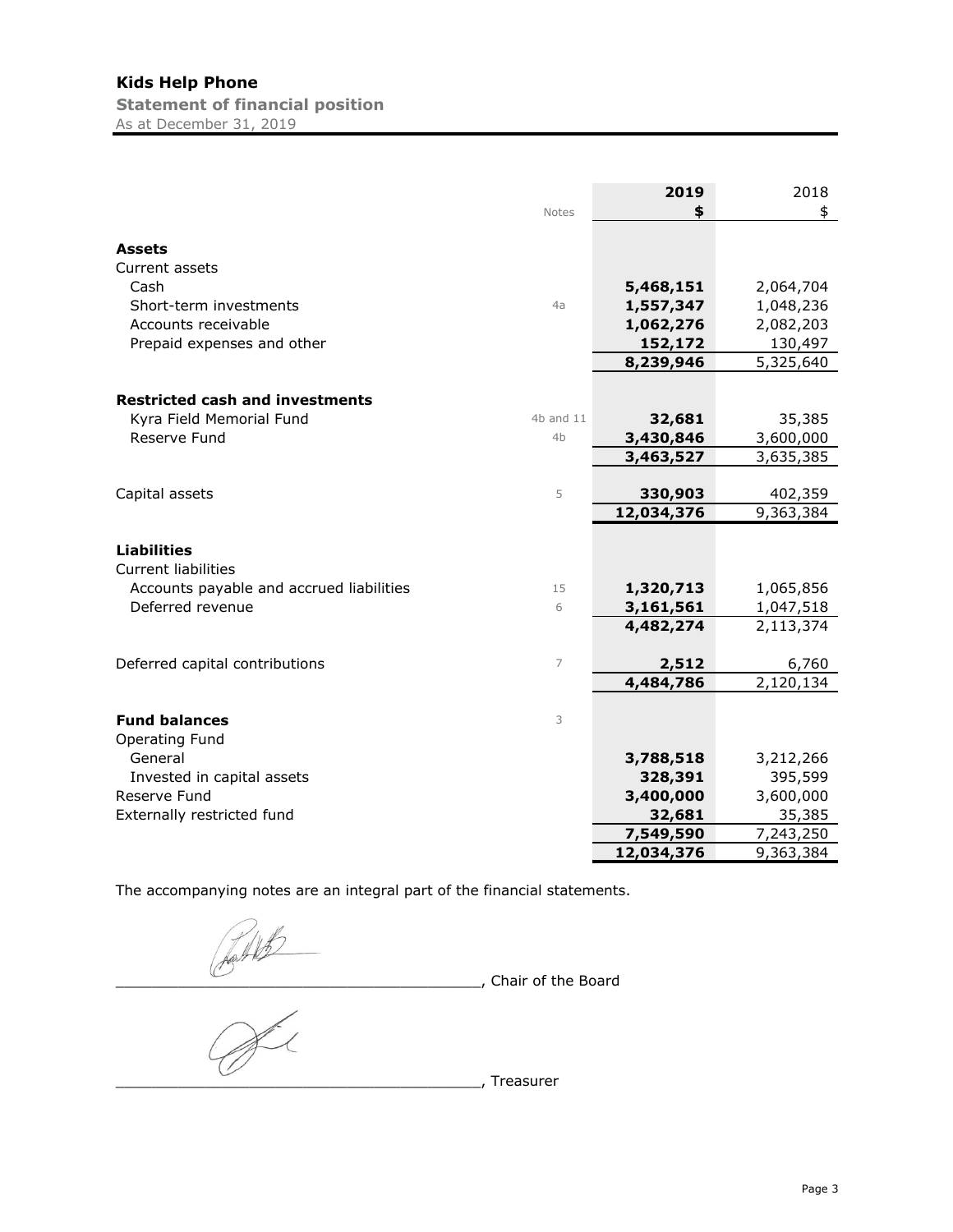# **Kids Help Phone Statement of revenue and expenses**

Year ended December 31, 2019

|                                          | 2019<br>\$ | 2018<br>\$ |
|------------------------------------------|------------|------------|
| <b>Revenue</b>                           |            |            |
| Operating fund                           |            |            |
| Events                                   | 6,183,930  | 6,259,726  |
| General donations and grants             | 6,482,362  | 6,665,785  |
| Government grants                        |            |            |
| Kids Help Phone programs                 | 4,539,184  | 3,756,074  |
| Good2Talk program                        | 3,373,452  | 3,773,949  |
| Investment income                        | 66,992     | 64,084     |
| Other                                    | 82,274     | 40,532     |
| Restricted fund - Kyra Field Memorial    |            |            |
| General donations and grants             | 1,518      | 386        |
| Investment income                        | 283        | 268        |
|                                          | 20,729,995 | 20,560,804 |
|                                          |            |            |
| <b>Expenses</b>                          |            |            |
| Operating fund                           |            |            |
| Service delivery costs - Kids Help Phone |            |            |
| Kids Help Phone (Schedule A)             | 10,277,402 | 9,883,080  |
| Innovation and development (Schedule A)  | 233,776    |            |
| Volunteer engagement (Schedule A)        | 182,317    | 201,121    |
| Service delivery costs - Good2Talk       |            |            |
| (Schedule A)                             | 3,373,452  | 3,773,949  |
| Direct fundraising (Schedule A)          | 4,585,920  | 4,084,296  |
| General and administrative (Schedule A)  | 1,605,069  | 1,332,417  |
| Amortization of capital assets           | 165,714    | 185,214    |
| Restricted fund - Kyra Field Memorial    |            |            |
| General and administrative               | 5          | 4          |
|                                          | 20,423,655 | 19,460,081 |
| <b>Excess of revenue over expenses</b>   | 306,340    | 1,100,723  |

The accompanying notes are an integral part of the financial statements.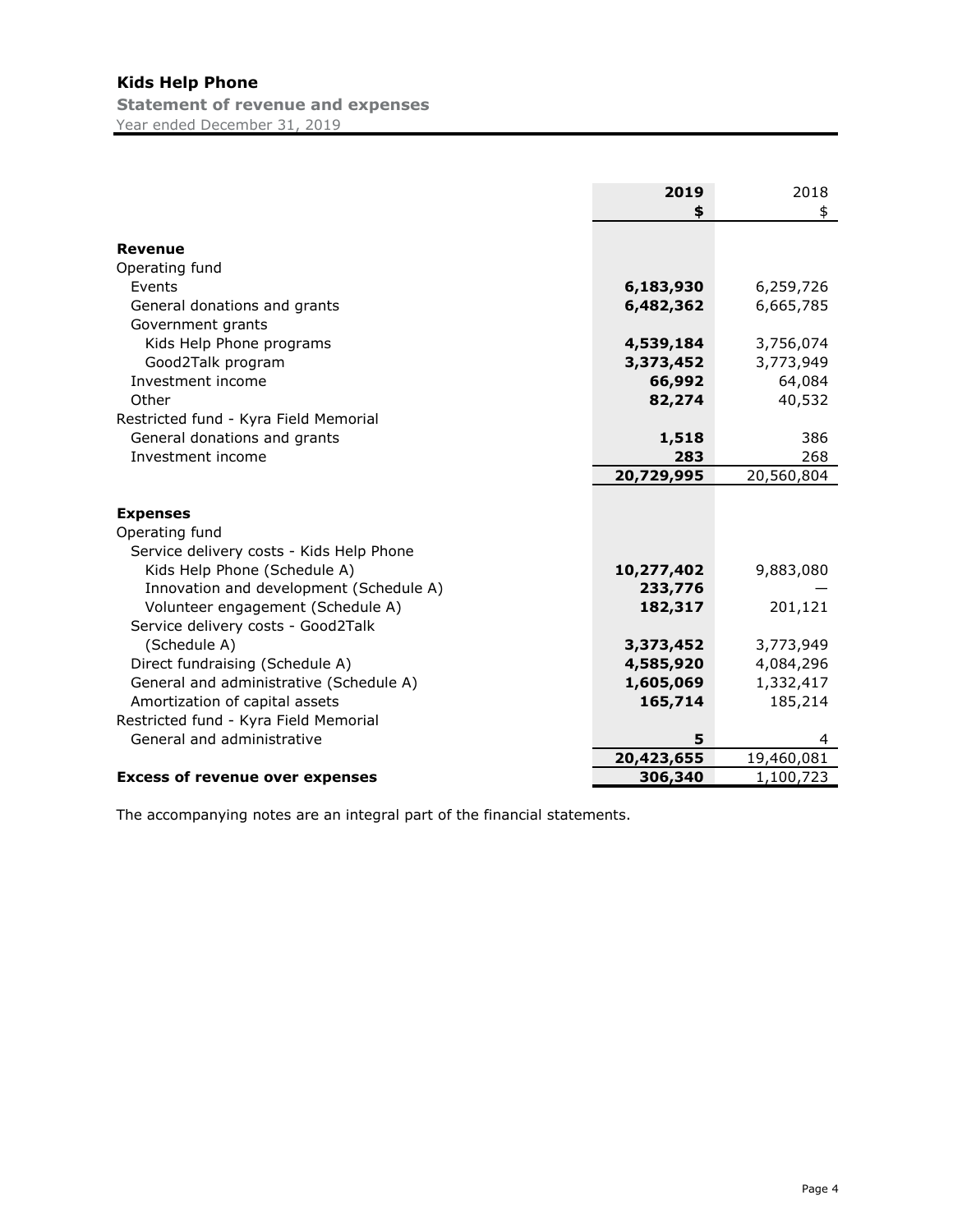# **Kids Help Phone**

**Statement of changes in fund balances** Year ended December 31, 2019

|                                                                                 |           | <b>Operating</b><br><b>Fund</b><br><b>Invested</b> | <b>Internally</b><br><b>Restricted</b><br><b>Fund</b> | <b>Externally</b><br><b>Restricted</b><br><b>Fund</b> |              |           |
|---------------------------------------------------------------------------------|-----------|----------------------------------------------------|-------------------------------------------------------|-------------------------------------------------------|--------------|-----------|
|                                                                                 |           | in capital                                         |                                                       | <b>Kyra Field</b>                                     | 2019         | 2018      |
|                                                                                 | General   | assets                                             | <b>Reserve</b>                                        | <b>Memorial</b>                                       | <b>Total</b> | Total     |
| <b>Notes</b>                                                                    | \$        | \$                                                 | \$                                                    | \$                                                    | \$           | \$        |
| <b>Fund balances,</b><br>beginning of year<br>Excess (deficiency)<br>of revenue | 3,212,266 | 395,599                                            | 3,600,000                                             | 35,385                                                | 7,243,250    | 6,142,527 |
| over expenses                                                                   | 468,782   | (164, 238)                                         |                                                       | 1,796                                                 | 306,340      | 1,100,723 |
| Interfund transfer<br>16                                                        | 204,500   |                                                    | (200,000)                                             | (4,500)                                               |              |           |
| Purchases of<br>capital assets                                                  | (97,030)  | 97,030                                             |                                                       |                                                       |              |           |
| <b>Fund balances,</b>                                                           |           |                                                    |                                                       |                                                       |              |           |
| end of year                                                                     | 3,788,518 | 328,391                                            | 3,400,000                                             | 32,681                                                | 7,549,590    | 7,243,250 |

The accompanying notes are an integral part of the financial statements.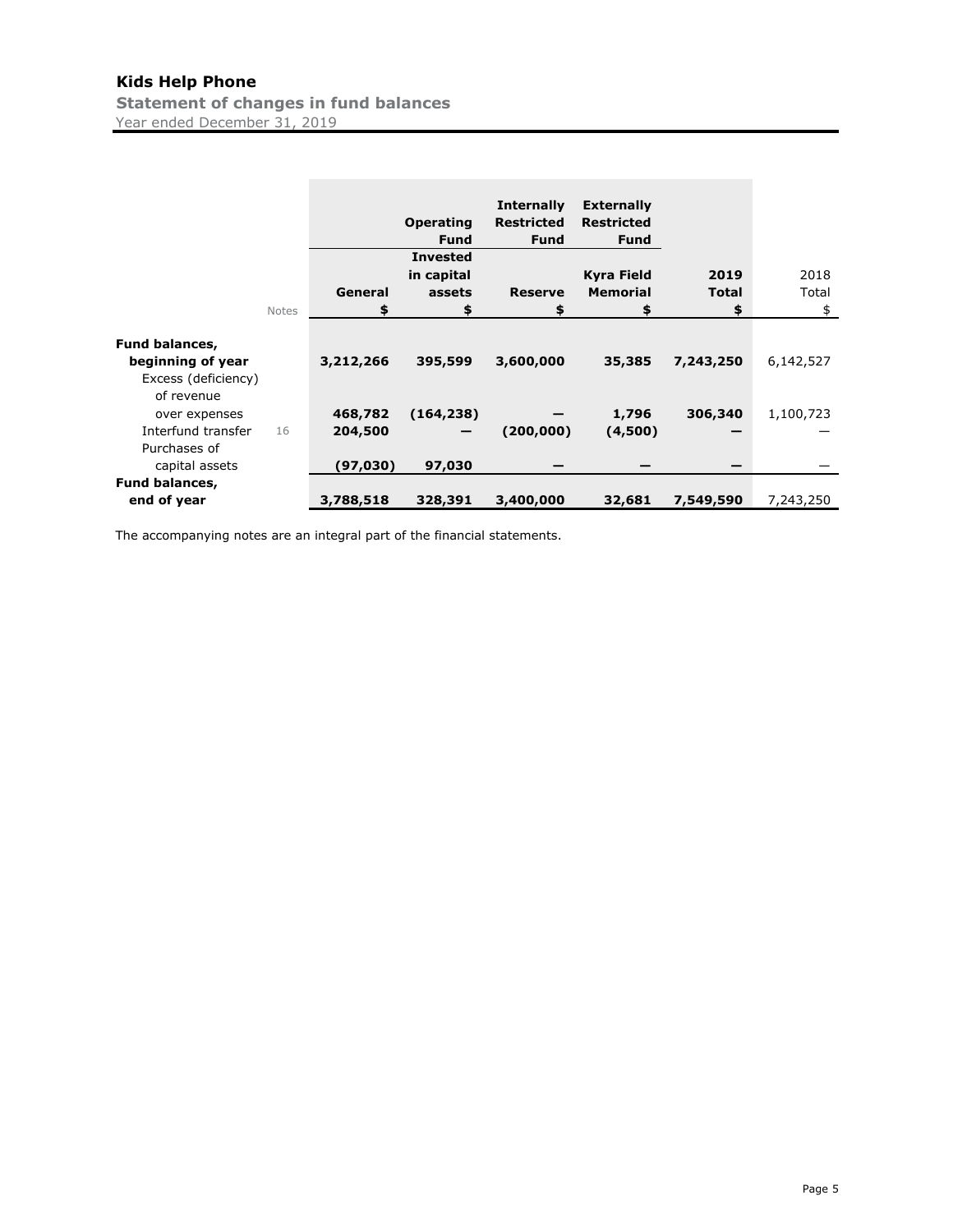|                                                        | 2019       | 2018          |
|--------------------------------------------------------|------------|---------------|
|                                                        | \$         | \$            |
| <b>Operating activities</b>                            |            |               |
| Excess of revenues over expenses                       | 306,340    | 1,100,723     |
| Items not affecting cash                               |            |               |
| Amortization of capital assets                         | 165,714    | 185,214       |
| Loss on disposal of capital assets                     | 2,772      | 38,972        |
| Amortization of deferred capital contributions         | (4, 248)   | (4, 248)      |
| Unrealized gain on restricted investments              |            | (511)         |
|                                                        | 470,578    | 1,320,150     |
| Changes in non-cash working capital items              |            |               |
| Accounts receivable                                    | 1,019,927  | (1, 543, 721) |
| Prepaid expenses and other                             | (21, 675)  | (5,251)       |
| Accounts payable and accrued liabilities               | 254,857    | 224,764       |
| Deferred revenue                                       | 2,114,043  | (494,888)     |
|                                                        | 3,837,730  | (498,946)     |
|                                                        |            |               |
| <b>Investing activities</b>                            |            |               |
| Proceeds on sale of short-term investments             | (509, 111) | 993,824       |
| Purchases of capital assets                            | (97, 030)  | (197, 038)    |
| Decrease (increase) in restricted cash and investments | 171,858    | (595,940)     |
|                                                        | (434,283)  | 200,846       |
|                                                        |            |               |
| Net increase (decrease) in cash                        | 3,403,447  | (298, 100)    |
| Cash, beginning of year                                | 2,064,704  | 2,362,804     |
| Cash, end of year                                      | 5,468,151  | 2,064,704     |

The accompanying notes are an integral part of the financial statements.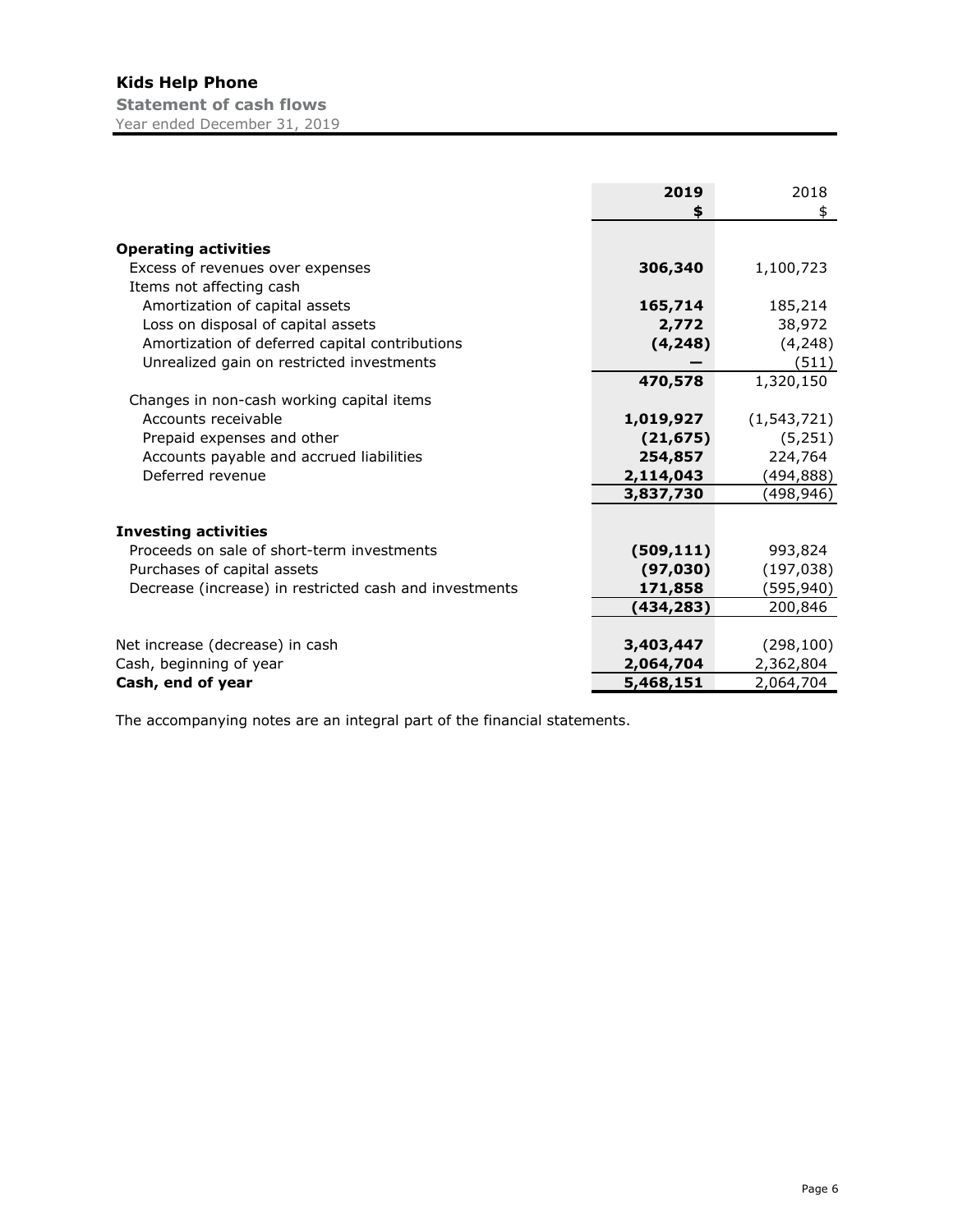#### **1. Description of the organization**

Kids Help Phone (the "Organization") was incorporated under the Canada Corporations Act and continued under the Canadian Not-for-Profit Corporations Act on October 1, 2013.

The mandate of Kids Help Phone is to provide anonymous and confidential professional counselling, volunteer-led confidential text-based support, referrals and information in English and French for young people in Canada.

Kids Help Phone is a registered charity under the Income Tax Act and, as such, is not subject to income tax provided certain disbursement requirements are met.

#### **2. Significant accounting policies**

#### *Financial statement presentation*

These financial statements have been prepared in accordance with Canadian accounting standards for not-for-profit organizations published by Chartered Professional Accountants of Canada ("CPA Canada"), using the restricted fund method of reporting restricted contributions.

#### *Revenue recognition*

General grant revenue is recorded in the year to which it relates if collection is reasonably assured. General donations revenue is recorded when received. Revenue relating to special events or programs which have not yet occurred is recorded as deferred revenue and recognized as revenue in the year the events occur or program expenses are incurred. Government grants are recognized as revenue in the period to which the revenue relates and as the related expenses are incurred. Investment income is recorded when earned.

#### *Contributed goods and services*

Donors contribute gifts-in-kind for use in special fundraising events, which are recognized at their fair market value when such value can be reasonably estimated. Donated capital assets are recorded at fair value when fair value can be reasonably estimated. Donated materials and services are recorded at fair value when fair value can be reasonably estimated and when the materials and services are normally purchased by the Organization and would be paid for if not donated. Receipted gifts-in-kind are recognized as revenue and expenses when received.

#### *Deferred capital contributions*

Contributions received related to the purchase of capital assets are recorded as deferred capital contributions and amortized at the same rate as the related capital asset.

#### *Financial instruments*

Under Section 3856 of the CPA Canada Handbook, all financial instruments included on the statement of financial position are measured either at fair value or amortized cost based on the characteristics of the instrument and the Organization's accounting policy choices. All financial instruments reported on the consolidated statement of financial position are classified as follows:

| Asset/liability                          | Category       |
|------------------------------------------|----------------|
| Cash                                     | Fair value     |
| Short-term investments                   | Fair value     |
| Accounts receivable                      | Amortized cost |
| Restricted cash and investments          | Fair value     |
| Accounts payable and accrued liabilities | Amortized cost |
|                                          |                |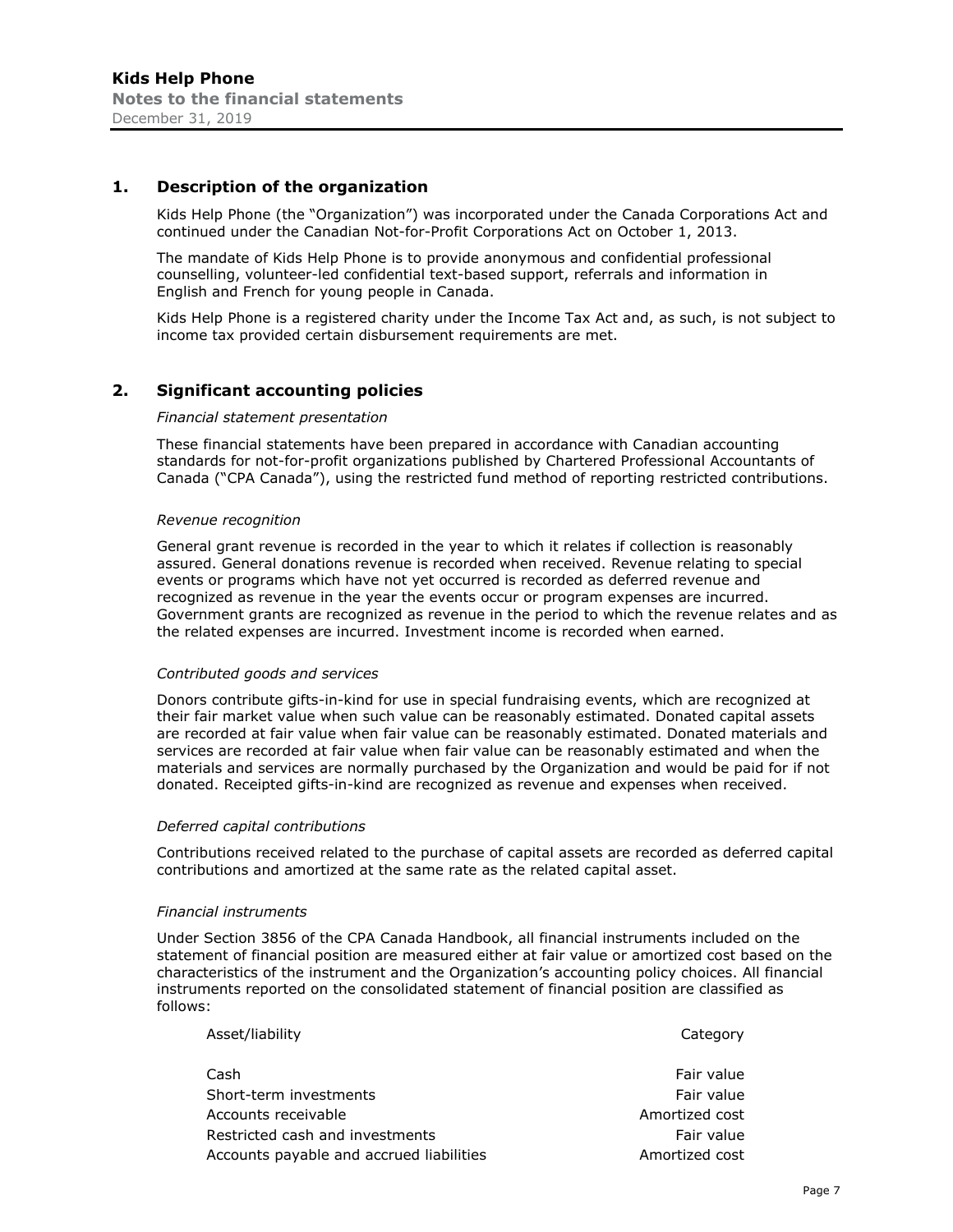# **2. Significant accounting policies (continued)**

#### *Financial instruments (continued)*

Financial assets and financial liabilities are initially recognized at fair value when the Organization becomes a party to the contractual provisions of the financial instrument. Subsequently, all financial instruments are measured at amortized cost, with the exception of cash, short-term investments and restricted cash and investments which are measured at fair value. Changes in fair value are recognized as investment income in the statement of revenue and expenses.

Financial assets measured at amortized cost are assessed at each reporting date for indications of impairment. If such impairment exists, the asset is written down and the resulting impairment loss is recognized in the statement of revenue and expenses.

Transaction costs are expensed as they are incurred.

#### *Pledges*

Pledges received are recorded as revenue in the financial statements if the amounts can be reasonably estimated and collection is reasonably assured.

#### *Capital assets*

Office furniture and equipment and computers are capitalized on acquisition and are amortized on the straight-line basis over their average useful lives, which has been estimated at three years for computers and ten years for office furniture and equipment. Leasehold improvements are amortized over the remaining lease term.

#### *Use of estimates*

The preparation of financial statements in accordance with Canadian accounting standards for not-for-profit organizations requires management to make estimates and assumptions. These estimates and assumptions affect the reported amounts of assets and liabilities and disclosure of contingent assets and liabilities at the date of the financial statements and the reported amounts of revenue and expenses during the reporting period. Actual results could differ from those estimates. Amounts requiring estimates and assumptions include financial instruments measured at fair value, certain accrued liabilities, deferred capital contributions, deferred revenue and amortization of capital assets.

#### *Allocation of expenses*

Kids Help Phone allocates the cost of salaries and employee benefits, telecom and technology, rent, general and office, marketing, insurance, professional fees, and travel expenses based on the percentage of time assigned to each program.

# **3. Funds**

#### *Operating Fund*

The general portion of the Kids Help Phone Operating Fund (the "Operating Fund") records the day-to-day operations of the Organization.

The Invested in the capital assets portion of the Operating Fund records the cost of capital assets acquired less accumulated amortization and the unamortized portion of deferred capital contributions.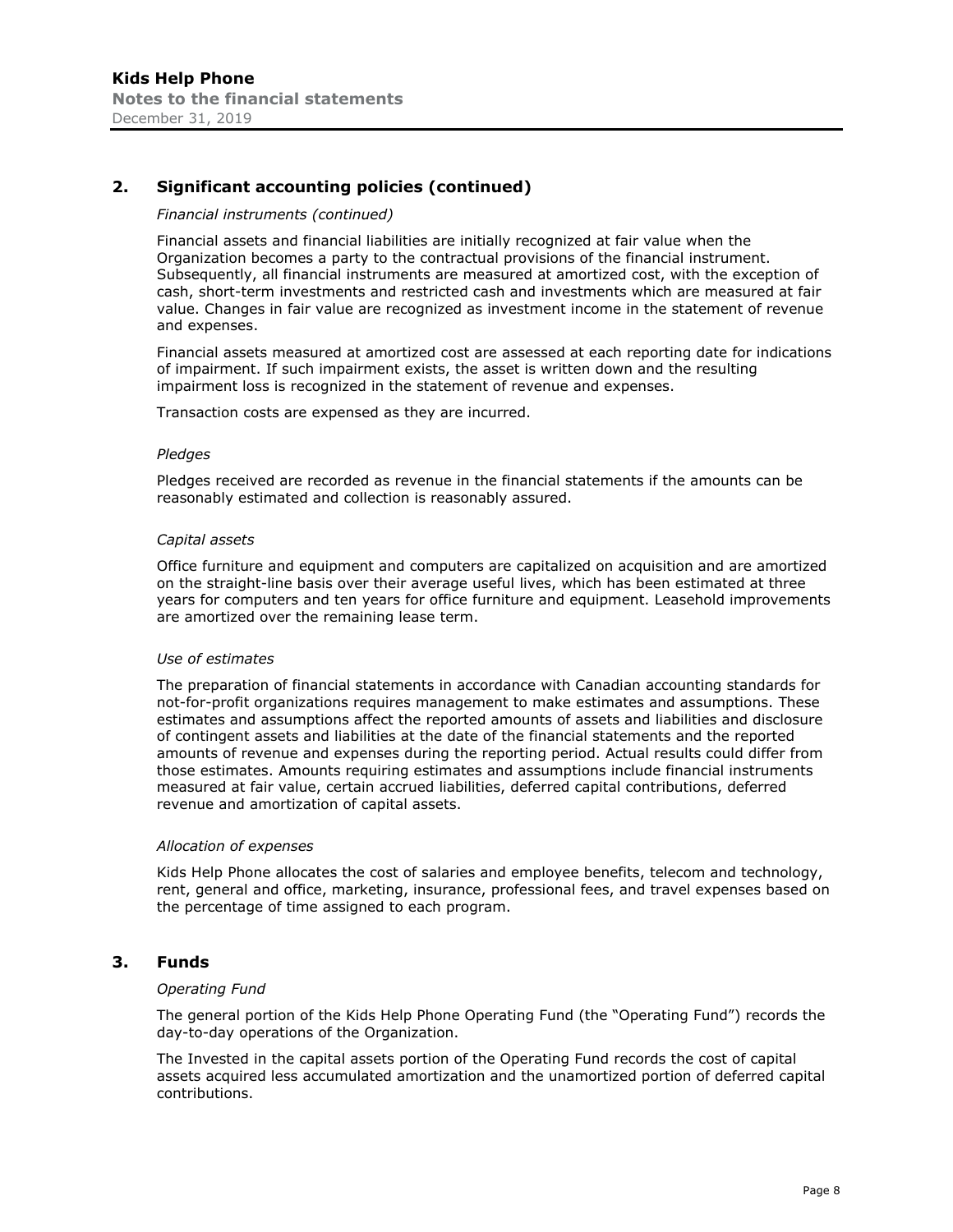# **3. Funds (continued)**

#### *Reserve Fund*

The Reserve Fund represents funds internally restricted by the Board of Directors to offset potential operating shortfalls of the Organization, or for special projects. The interest earned on this fund is recorded in the general portion of the Operating Fund.

#### *Externally Restricted Fund*

The Kyra Field Memorial Fund records donations made in memory of Kyra Field, and related interest income. The fund is to be used for the development and training of professional counsellors.

## **4. Investments**

*(a) Short-term investments are comprised of the following:* 

|                                                                          | Fair<br>value        | <b>Interest</b><br>rate<br>$\frac{9}{6}$ | 2019<br>Due date         |
|--------------------------------------------------------------------------|----------------------|------------------------------------------|--------------------------|
| Guaranteed Investment Certificates<br>Guaranteed Investment Certificates | 501,678<br>1,055,669 | <b>Prime</b><br>less 2.70<br>0.75        | Redeemable<br>Redeemable |
|                                                                          | 1,557,347            |                                          |                          |
|                                                                          | Fair<br>value        | Interest<br>rate<br>$\%$                 | 2018<br>Due date         |
| Guaranteed Investment Certificates                                       | 1,048,236            | 0.70                                     | Redeemable               |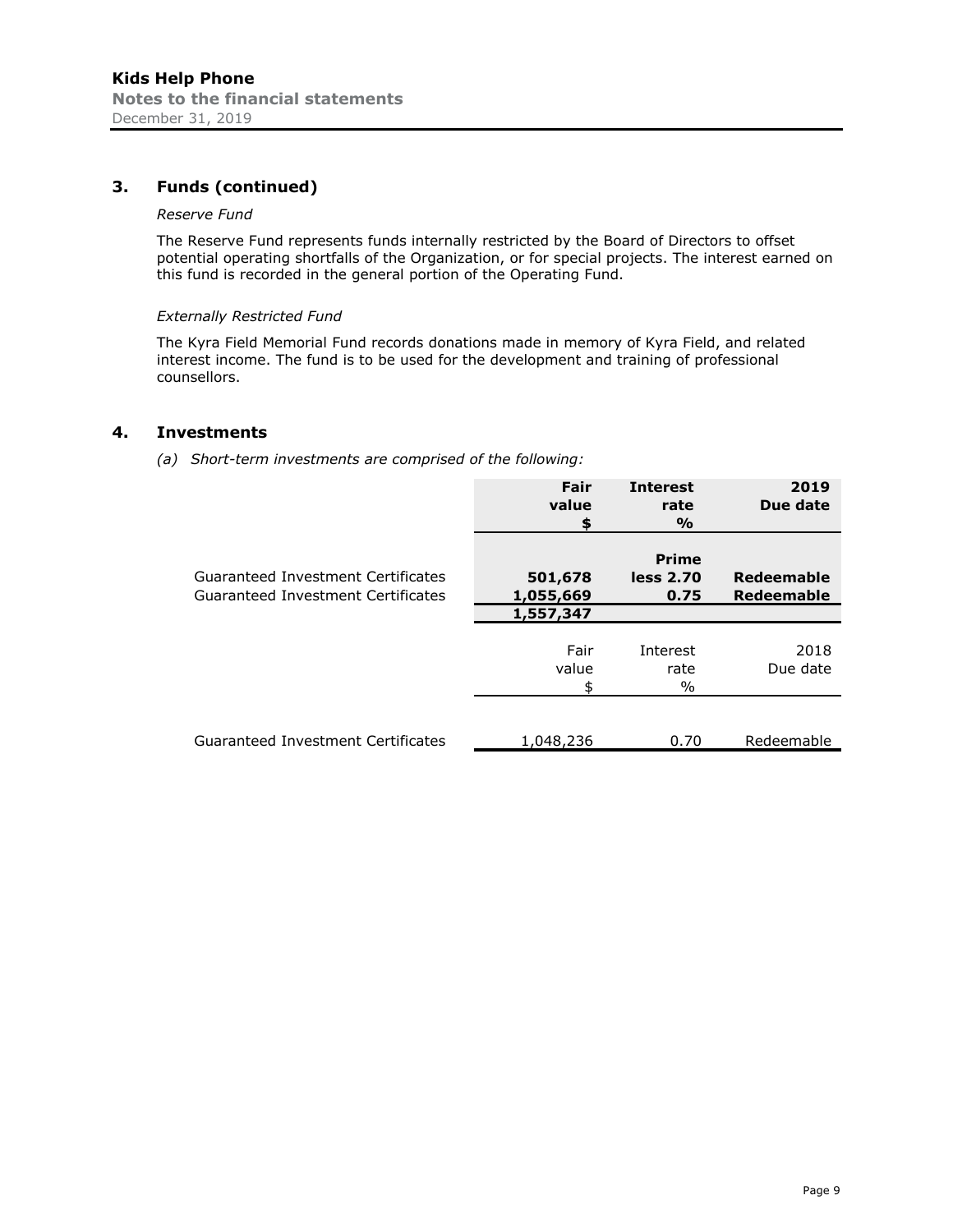# **4. Investments (continued)**

*(b) Restricted cash and investments are comprised of the following:* 

| value<br>rate                                            |            |
|----------------------------------------------------------|------------|
|                                                          | Due date   |
| $\frac{0}{0}$<br>\$                                      |            |
|                                                          |            |
| Kyra Field Memorial Fund                                 |            |
| Restricted cash<br>32,681<br>n/a                         | n/a        |
| Reserve Fund                                             |            |
| Restricted cash<br>11,949<br>n/a                         | n/a        |
| Bank of Montreal High Interest Savings<br>843,635<br>n/a | n/a        |
| Bank of Montreal Step Up Deposit                         |            |
| Notes Ext 2023<br>243,971<br>2.25                        | 16-Mar-20  |
| Bank of Montreal Step Up Deposit                         |            |
| 296,943<br>Notes Ext 2024<br>2.00                        | 22-Mar-20  |
| Manulife Bank of Canada Guaranteed                       |            |
| <b>Investment Certificate</b><br>224,873<br>2.40         | 22-Jan-20  |
| National Bank of Canada Guaranteed                       |            |
| <b>Investment Certificate</b><br>152,441<br>1.96         | 3-Mar-20   |
| <b>Bank of Montreal Fixed RTNTS</b><br>248,220<br>2.29   | 23-Jul-22  |
| Royal Bank of Canada Guaranteed                          |            |
| <b>Investment Certificate</b><br>152,677<br>2.15         | 3-Mar-21   |
| 236<br>Covington Equity<br>n/a                           | n/a        |
| Royal Bank of Canada Guaranteed                          |            |
| <b>Investment Certificate</b><br>254,178<br>2.49         | $1-May-24$ |
| Bank of Montreal TRCO of Canada                          |            |
| CIC Annual<br>255,649<br>2.57                            | 13-May-24  |
| Bank of Montreal Fixed Rate NTS<br>246,015<br>2.38       | 17-Jun-24  |
| Bank of Montreal Step Up Deposit                         |            |
| Notes Ext 2026<br>246,418<br>2.55                        | $7-May-26$ |
| Bank of Montreal Guaranteed                              |            |
| Investment Certificate annual<br>2.17<br>253,641         | 27-Jan-20  |
| 3,430,846                                                |            |
| 3,463,527                                                |            |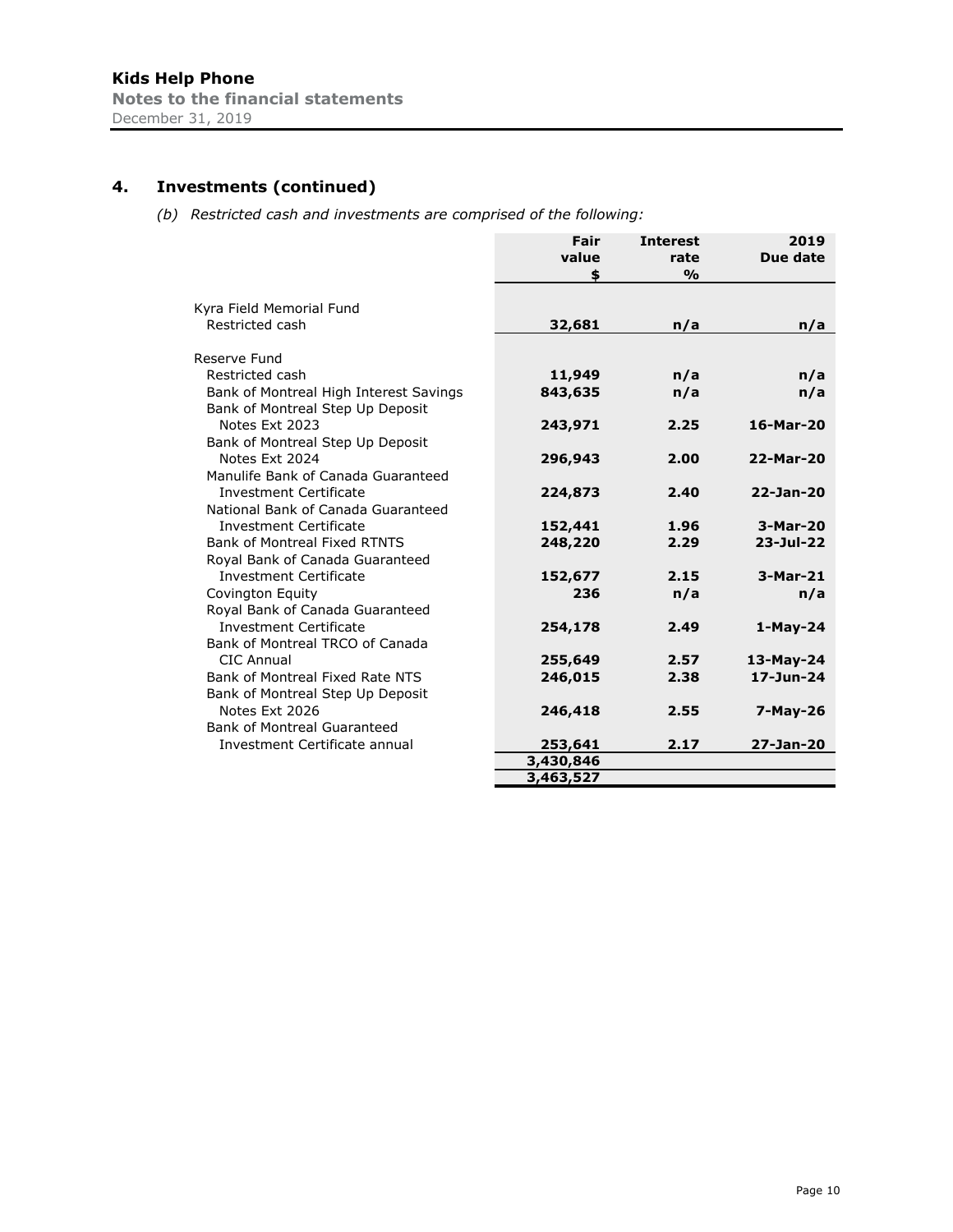# **4. Investments (continued)**

*(b) Restricted cash and investments are comprised of the following (continued):* 

|                                    | Fair      | Interest | 2018          |
|------------------------------------|-----------|----------|---------------|
|                                    | value     | rate     | Due date      |
|                                    | \$        | $\%$     |               |
|                                    |           |          |               |
| Kyra Field Memorial Fund           |           |          |               |
| Restricted cash                    | 35,385    | n/a      | n/a           |
| Reserve Fund                       |           |          |               |
| Restricted cash                    | 1,840,136 | n/a      | n/a           |
| Ontario Savings Bond 2014 Series   | 542,520   | 2.50     | $21 - Jun-19$ |
| Bank of Montreal Step Up Deposit   |           |          |               |
| Notes Ext 2023                     | 240,468   | 1.75     | 16-Mar-23     |
| Bank of Montreal Step Up Deposit   |           |          |               |
| Notes Ext 2024                     | 290,550   | 1.75     | 22-Mar-24     |
| Manulife Bank of Canada Guaranteed |           |          |               |
| Investment Certificate             | 219,602   | 2.40     | 22-Jan-20     |
| National Bank of Canada Guaranteed |           |          |               |
| Investment Certificate             | 152,254   | 1.81     | 4-Mar-19      |
| National Bank of Canada Guaranteed |           |          |               |
| <b>Investment Certificate</b>      | 152,441   | 1.96     | 3-Mar-20      |
| Royal Bank of Canada Guaranteed    |           |          |               |
| <b>Investment Certificate</b>      | 152,677   | 2.15     | 3-Mar-21      |
| Covington Equity                   | 283       | n/a      | n/a           |
| Bank of Nova Scotia Equity         | 681       | n/a      | n/a           |
| Suncor Energy Inc Equity           | 8,388     | n/a      | n/a           |
|                                    | 3,600,000 |          |               |
|                                    | 3,635,385 |          |               |

# **5. Capital assets**

|                                   | Cost      | <b>Accumulated</b><br>amortization | 2019<br><b>Net book</b><br>value | 2018<br>Net book<br>value |
|-----------------------------------|-----------|------------------------------------|----------------------------------|---------------------------|
|                                   |           |                                    |                                  |                           |
| Office furniture and<br>equipment | 405,541   | 237,188                            | 168,353                          | 176,045                   |
| Computers                         | 814,727   | 673,697                            | 141,030                          | 196,403                   |
| Leasehold improvements            | 814,092   | 792,572                            | 21,520                           | 29,911                    |
|                                   | 2,034,360 | 1,703,457                          | 330,903                          | 402,359                   |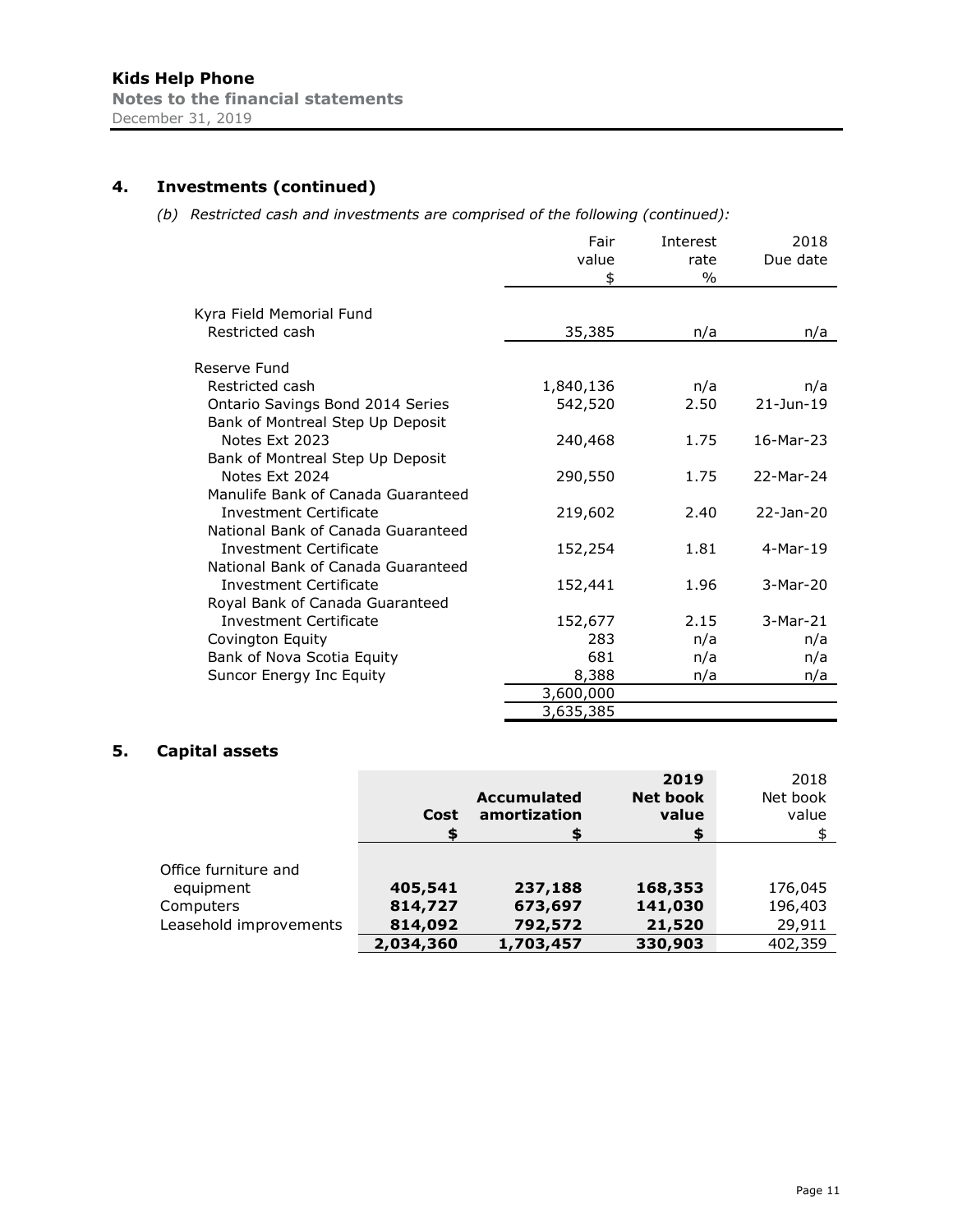# **6. Deferred revenue**

|                                                                         | 2019                      | 2018                       |
|-------------------------------------------------------------------------|---------------------------|----------------------------|
| Balance, beginning of year<br>Donations and grants received for special | 1,047,518                 | 1,542,406                  |
| events and programs<br>Recognized in revenue during the year            | 11,194,045<br>(9,080,002) | 7,743,803<br>(8, 238, 691) |
| Balance, end of year                                                    | 3,161,561                 | 1,047,518                  |

Deferred revenue is comprised of amounts relating to the following:

|                    | 2019      | 2018      |
|--------------------|-----------|-----------|
|                    |           |           |
|                    |           |           |
| Government         | 1,882,777 | 304,284   |
| <b>Foundations</b> | 287,953   | 64,500    |
| Corporations       | 770,416   | 474,947   |
| Events             | 220,415   | 203,787   |
|                    | 3,161,561 | 1,047,518 |

# **7. Deferred capital contributions**

|                                                | 2019    | 2018    |
|------------------------------------------------|---------|---------|
|                                                |         |         |
|                                                |         |         |
| Balance, beginning of year                     | 6,760   | 11,008  |
| Amortization of deferred capital contributions | (4,248) | (4,248) |
| Balance, end of year                           | 2,512   | 6.760   |

# **8. Contingencies and guarantees**

In the normal course of business, the Organization enters into agreements that meet the definition of a guarantee. The Organization's primary guarantees are as follows:

- (a) The Organization has provided indemnities under lease agreements for the use of various operating facilities. Under the terms of these agreements, the Organization agrees to indemnify the counterparties for various items including, but not limited to, all liabilities, loss, suits, and damages arising during the term of the agreement. The maximum amount of any potential future payment cannot be reasonably estimated.
- (b) An indemnity has been provided to all directors and/or officers of the Organization for various items including, but not limited, all costs to settle suits or actions due to their involvement with the Organization, subject to certain restrictions. The Organization has purchased directors' and officers' liability insurance to mitigate the cost of any potential future suits or actions. The term of the indemnification is not explicitly defined, but is limited to the period over which the indemnified party served as a trustee, director or officer of the Organization. The maximum amount of any potential future payment cannot be reasonably estimated.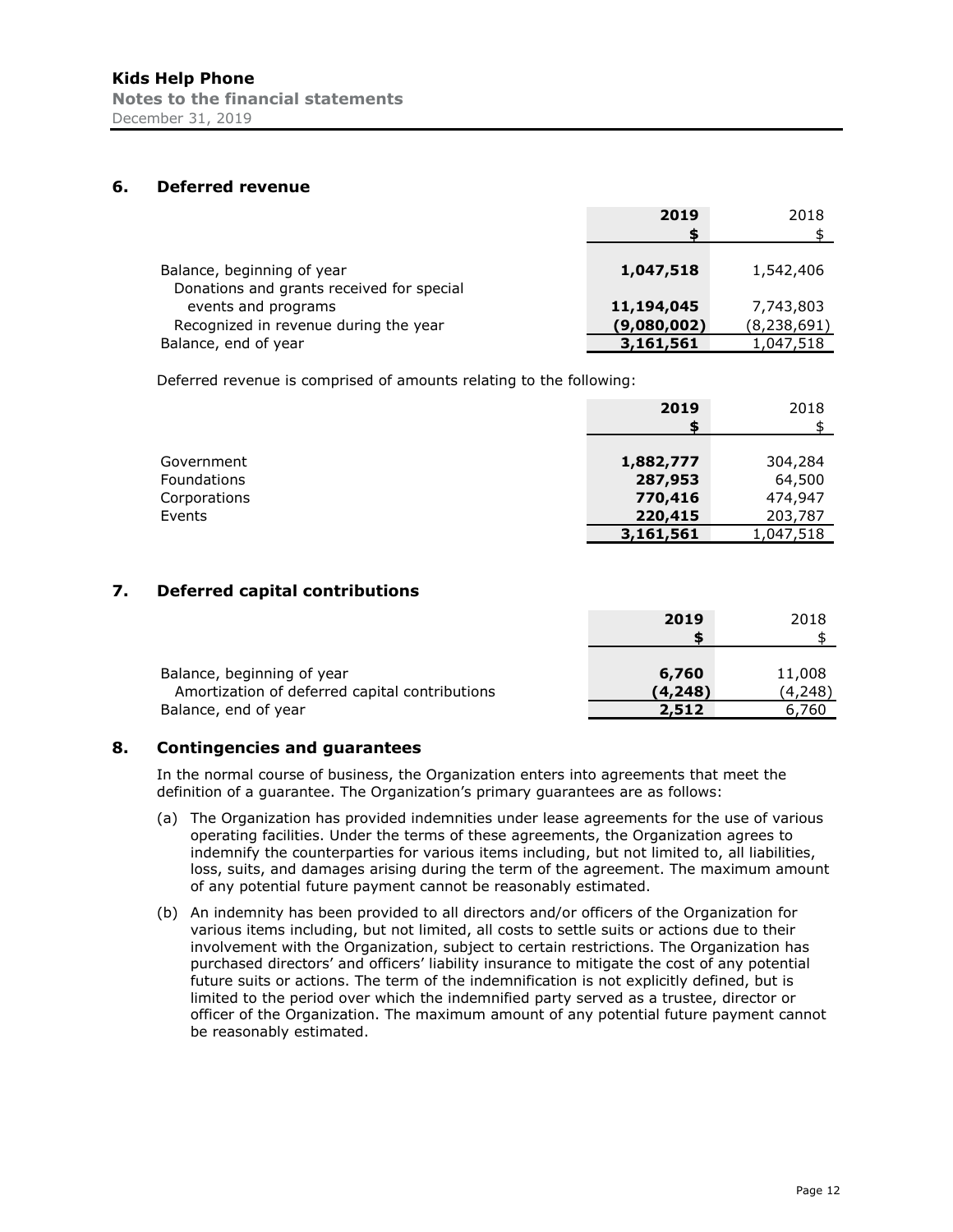# **8. Contingencies and guarantees (continued)**

(c) In the normal course of business, the Organization has entered into agreements that include indemnities in favour of third parties, such as confidentiality agreements, engagement letters with advisors and consultants, outsourcing agreements, leasing contracts, information technology agreements and service agreements. These indemnification agreements may require the Organization to compensate counterparties for losses incurred by the counterparties as a result of breaches in representation and regulations or as a result of litigation claims or statutory sanctions that may be suffered by the counterparty as a consequence of the transaction. The terms of these indemnities are not explicitly defined and the maximum amount of any potential reimbursement cannot be reasonably estimated.

The nature of these indemnification agreements prevents the Organization from making a reasonable estimate of the maximum exposure due to the difficulties in assessing the amount of liability which stems from the unpredictability of future events and the unlimited coverage offered to counterparties. Historically, the Organization has not made any significant payments under such or similar indemnification agreements and therefore no amount has been accrued in the statement of financial position with respect to these agreements.

# **9. Lease commitments**

The Organization is committed to the following annual lease payments for office space which expire in 2030:

| 2020   | 959,098   |
|--------|-----------|
| 2021   | 925,458   |
| 2022   | 851,003   |
| 2023   | 835,876   |
| 2024   | 854,275   |
| Beyond | 5,099,460 |
|        | 9,525,170 |

# **10. Related party transactions**

In the normal course of business, from time to time, the Organization enters into transactions with entities which are related to the Organization by virtue of their representation on the Board of Directors. Such transactions are for goods and services and can often be less than fair market value and are often donated. These goods and services are appropriately recorded in the financial statements at cost or at fair market value, if appropriate and determinable. The Organization has a policy which governs transactions with volunteers and staff and conflicts of interest. These transactions were in compliance with the policy. During the year, the Organization paid/accrued for the following services from related parties:

|                                                  | 2019   | 2018    |
|--------------------------------------------------|--------|---------|
|                                                  |        |         |
|                                                  |        |         |
| Telecommunication services from Bell Canada      |        | 176,659 |
| Legal services from Osler, Hoskin & Harcourt LLP |        | 2,081   |
| Banking services from Bank of Montreal           | 39,890 | 23,698  |
| Facebook                                         | 2,045  | 5,379   |
|                                                  | 41,935 | 207,817 |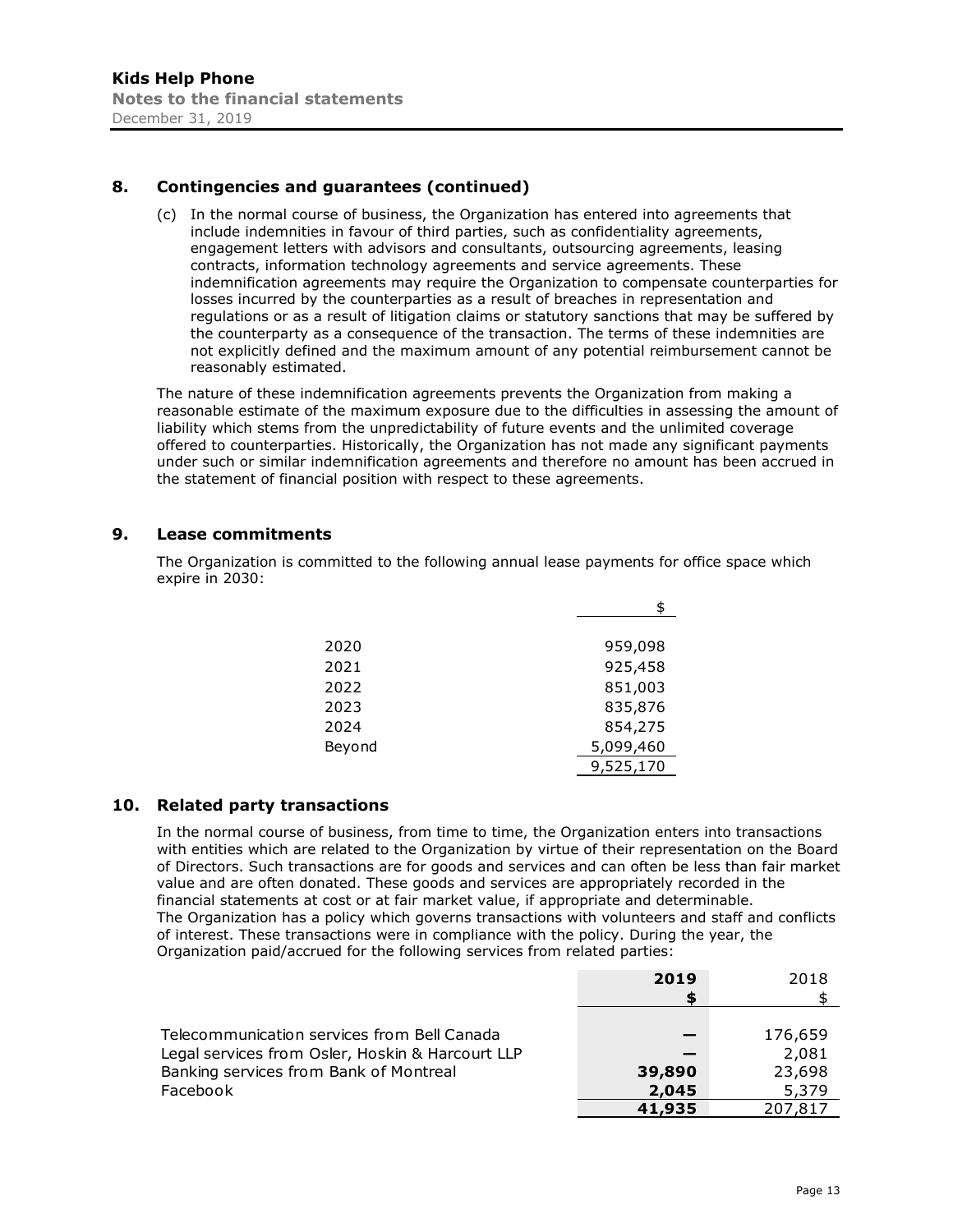#### **10. Related party transactions (continued)**

In addition, during the year, the Organization also recognized \$180,001 (\$214,080 in 2018) of contributed legal services from Osler, Hoskin & Harcourt; and \$37,344 (\$59,999 in 2018) of contributed materials in relation to the donation of AirMiles from LoyaltyOne.

#### **11. Externally restricted funds**

The Organization manages an externally restricted fund of \$32,681 (\$35,385 in 2018) with conditions stipulated in donor agreements concerning the use of the funds and related income. The Organization has complied with the requirements of these restricted funds.

#### **12. Credit facilities**

The Organization has an operating line of credit to a maximum of \$100,000. This credit facility bears interest at Prime plus 1.25% and, as at December 31, 2019 and 2018, there was nil in borrowings under this credit facility.

#### **13. Allocation of expenses**

The amount of expenses that has been allocated to the various programs is as shown on Schedule A - Schedule of expenses.

#### **14. Fair values and risk management**

The fair value of cash, accounts receivable, accounts payable and accrued liabilities approximate their carrying values due to their short-term maturity.

Short-term investments are recorded at cost plus accrued income, which approximates fair value.

Restricted investments other than cash are recorded at fair value which is the market value as of December 31.

#### *Interest rate risk*

The Organization is exposed to interest rate risk on its investments. The Organization does not use any hedging instruments to manage this risk.

#### *Credit rate risk*

The Organization's credit risk is primarily attributable to its accounts receivables. The Organization manages this risk through proactive collection polices.

## **15. Government remittances**

Included in accounts payable and accrued liabilities is an amount of \$18,634 (\$23,502 in 2018) representing amounts due to the government relating to payroll and commodity taxes.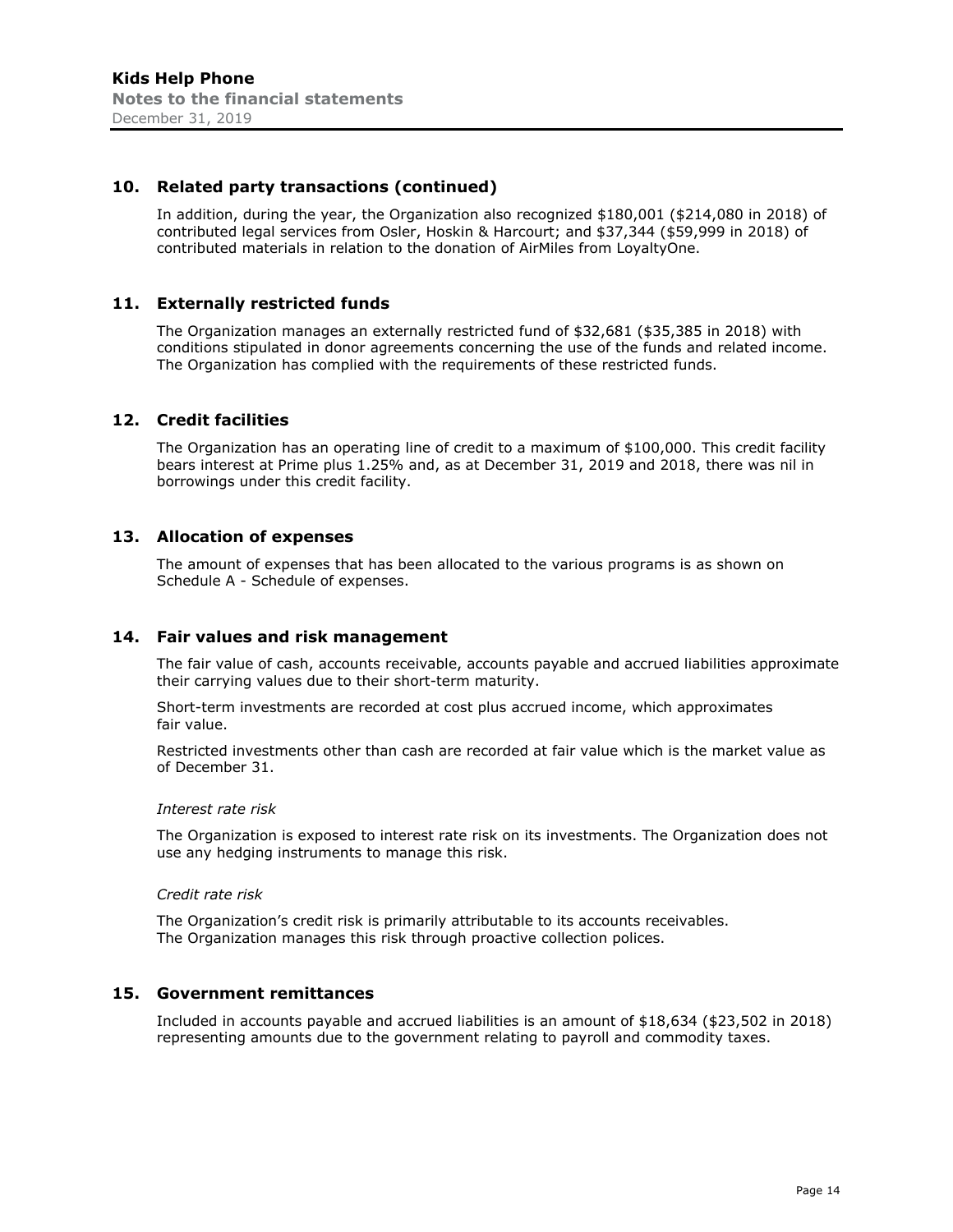### **16. Interfund transfers**

During fiscal 2019, the Board of Directors recommended a transfer of \$4,500 (\$4,199 in 2018) made from the Externally Restricted Fund to the General Operating Fund to support counsellor training activities. This transfer was approved by the external donor.

In addition, the Board of Directors approved a transfer of \$200,000 (nil in 2018) from the Reserve Fund to the General Operating Fund and nil (\$600,000 in 2018) from the General Operating Fund to the Reserve Fund.

#### **17. Subsequent event**

Subsequent to the year-end, on March 11, 2020, the World Health Organization characterized the outbreak of a strain of the novel corona virus ("COVID-19") as a pandemic which has resulted in a series of public health and emergency measures that have been put into place to combat the spread of the virus. As a consequence of the pandemic, the Organization is experiencing increased demand for its services and has been awarded various grants in order to mitigate the financial impacts. The duration and impact of COVID-19 is unknown at this time and it is not possible to reliably estimate the impact that the severity and length of these developments will have on the financial results and condition of the Organization in future periods.